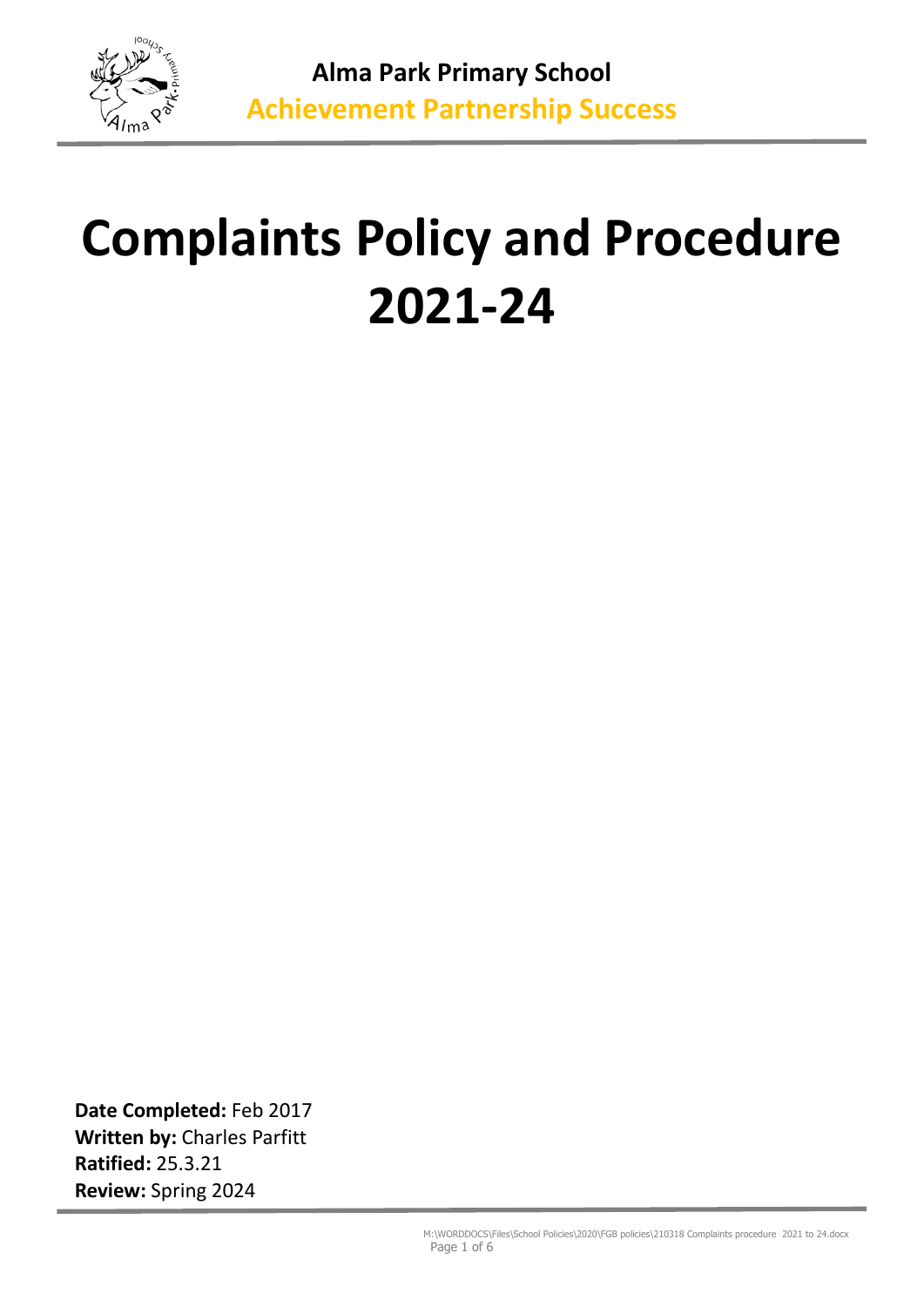

# **Purpose and Intent:**

At Alma Park School, we aim to do our best in every aspect of your child's education. The quality of our services does depend on the resources that we have available and how well we do our job.

The views of every member of the school community are valuable. We welcome:

- Suggestions or comments about what happens in school.
- Compliments when we do something well.
- Complaints when we do not achieve the standards that you expect

### **What you can expect from us:**

- We aim to be very approachable please speak to us about anything that you are pleased with or that is concerning you about school
- You will be consulted on your opinions about school in our regular Parent Surveys
- We aim to respond to any concern as soon as possible, ideally on the same working day. If this is not practical we will contact you the next working day.

# **Suggestions and Comments:**

You can make suggestions and comment on our school by:

- Speaking to the member of staff concerned, either in person or by telephone
- Speaking to the Headteacher, Deputy Headteacher or one of our three Assistant Headteachers.
- Write to school outlining the issue. We will then contact you to discuss the matter. We aim to respond to any such letters on the day that the letter is received.

# **Compliments:**

If you want to compliment us on any aspect of school life, please use any of the steps above. Your compliment will be recorded and passed on to those concerned.

# **Complaints:**

Should we fall short of your expectations and wish to make a complaint, you can do so by taking these steps:

- 1. Contact the person dealing with the problem and discuss the issue.
- 2. If your complaint is unresolved or you are still unhappy, contact the Headteacher, or in their absence the Deputy Headteacher or one of the Assistant Headteachers. This can be done by:
	- Speaking face to face if they are available, or by making an appointment with the school office
	- Telephoning school
	- Writing a letter
	- By email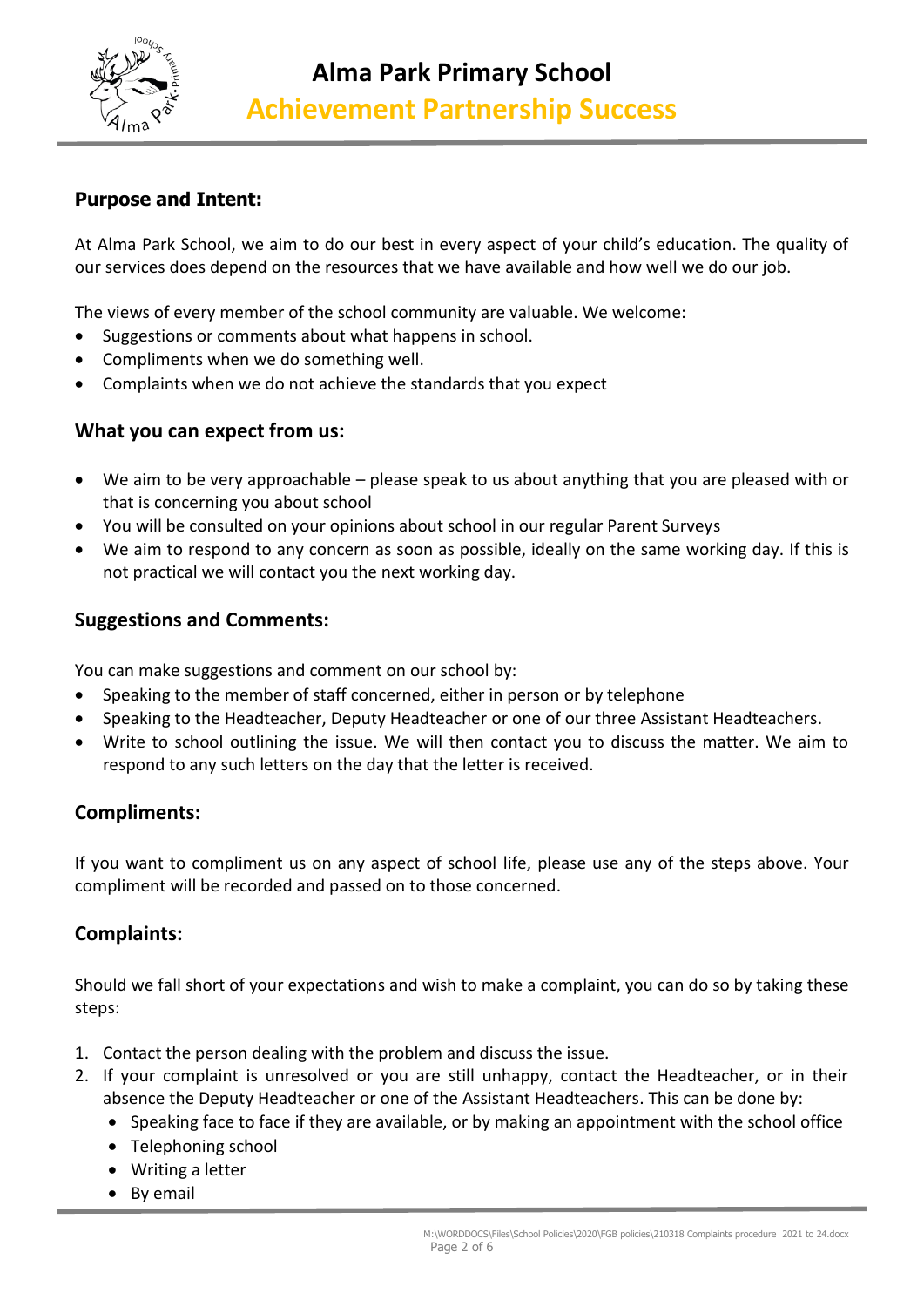

The majority of complaints can be resolved by discussing the matter with the class teacher or The Headteacher. If the complaint cannot be resolved in this way or is of a very serious nature, the matter will be referred to the Governing Body who will set up a Complaints Panel to respond to the problem, (see making a formal complaint below).

# **Making a formal complaint**

- If your concern or complaint is not resolved at the informal stage and you wish to make the complaint formal you must put the complaint in writing and pass it to the Head Teacher, [or to the school office for the attention of the Chair of the Governing Body [if the complaint is about the Head Teacher] who will be responsible for ensuring that it is investigated appropriately.
- A Complaint Form is provided to assist you.
- You should include details that might assist the investigation such as names of potential witnesses, dates and times of events, and copies of relevant documents.
- It is very important that you include a clear statement of the actions that you would like the school to take to resolve your concern. Without this, it is much more difficult to proceed.
- Please pass the completed form in a sealed envelope to the Head Teacher or to the Clerk to the Governing Body, as appropriate.
- The Head Teacher [or Chair] may invite you to a meeting to clarify your concerns and to seek an informal resolution. If you accept that invitation, a friend may accompany you if you wish to assist you in explaining the nature of your concerns.
- It is possible that your complaint will be resolved through a meeting with the Head Teacher [or Chair]. If not arrangements will be made for the matter to be fully investigated, using the appropriate procedure. In any case, you should learn in writing, usually within 5 days of the school receiving your formal complaint, of how the school intends to proceed. This notification should include an indication of the anticipated timescale.
- Any investigation will begin as soon as possible and when it has been concluded, you will be informed of its conclusion.
- **If you are not satisfied with the manner in which the process has been followed, you may request that the Governing Body reviews the process followed by the school in handling the complaint. Any such request must be made in writing to the clerk to the Governing Body, within 10 school days of receiving notice of the outcome, and include a statement specifying any perceived failures to follow the procedure. The procedure described below will be followed.**

# **Review Process**

- Any review of the process followed by the school will be conducted by a panel of 3 members of the Governing Body. This will usually take place within 10 school days of receipt of your request.
- The review will normally be conducted through a consideration of written submissions, but reasonable requests to make oral representations should be considered sympathetically.
- The panel will first receive written evidence from the complainant.
- The panel will then invite representatives of the school [Usually the Head Teacher or the Chair of the Governing Body panel that has considered the matter], as appropriate, to make a response to the complaint.
- The panel may also have access to the records kept of the process followed.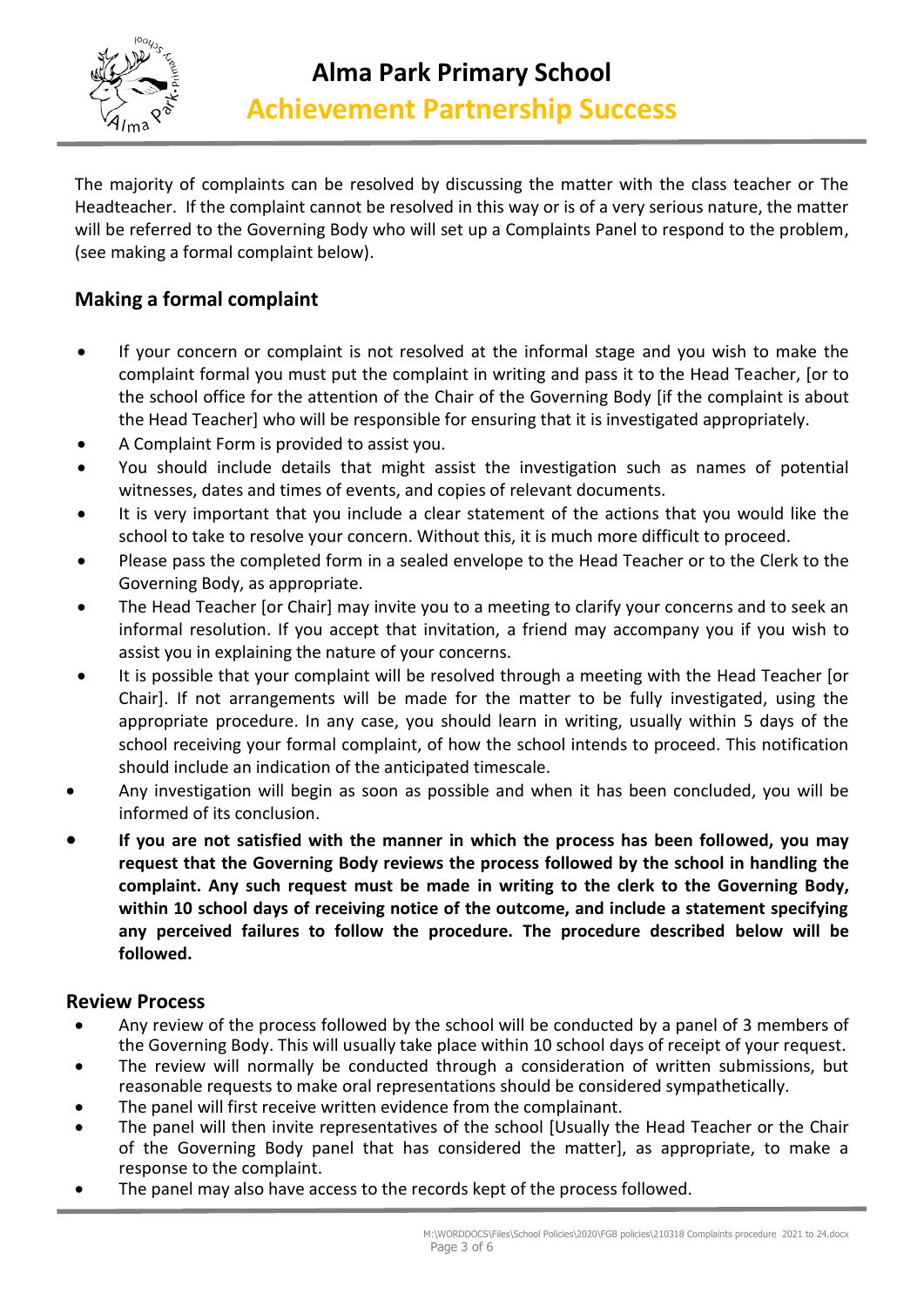

- You, and the school representative[s], will be informed in writing of the outcome, usually within 5 school days of the panel meeting.
- The matter will then be closed as far as the school is concerned.
- If you believe that the Governing Body has acted illegally or arbitrarily in handling the complaint, then you may make representations to the Secretary of State for Children, Schools and Families.

## **Useful Contacts.**

Charles Parfitt – Headteacher Karen Houghton – Deputy Headteacher Monika Neall – Chair of Governors

Alma Park Primary School. Errwood Road, Levenshulme Manchester, M19 2PF Tel: 0161 224 8789 Fax: 0161 225 277 E-mail: [admin@almapark.manchester.sch.uk](mailto:admin@almapark.manchester.sch.uk)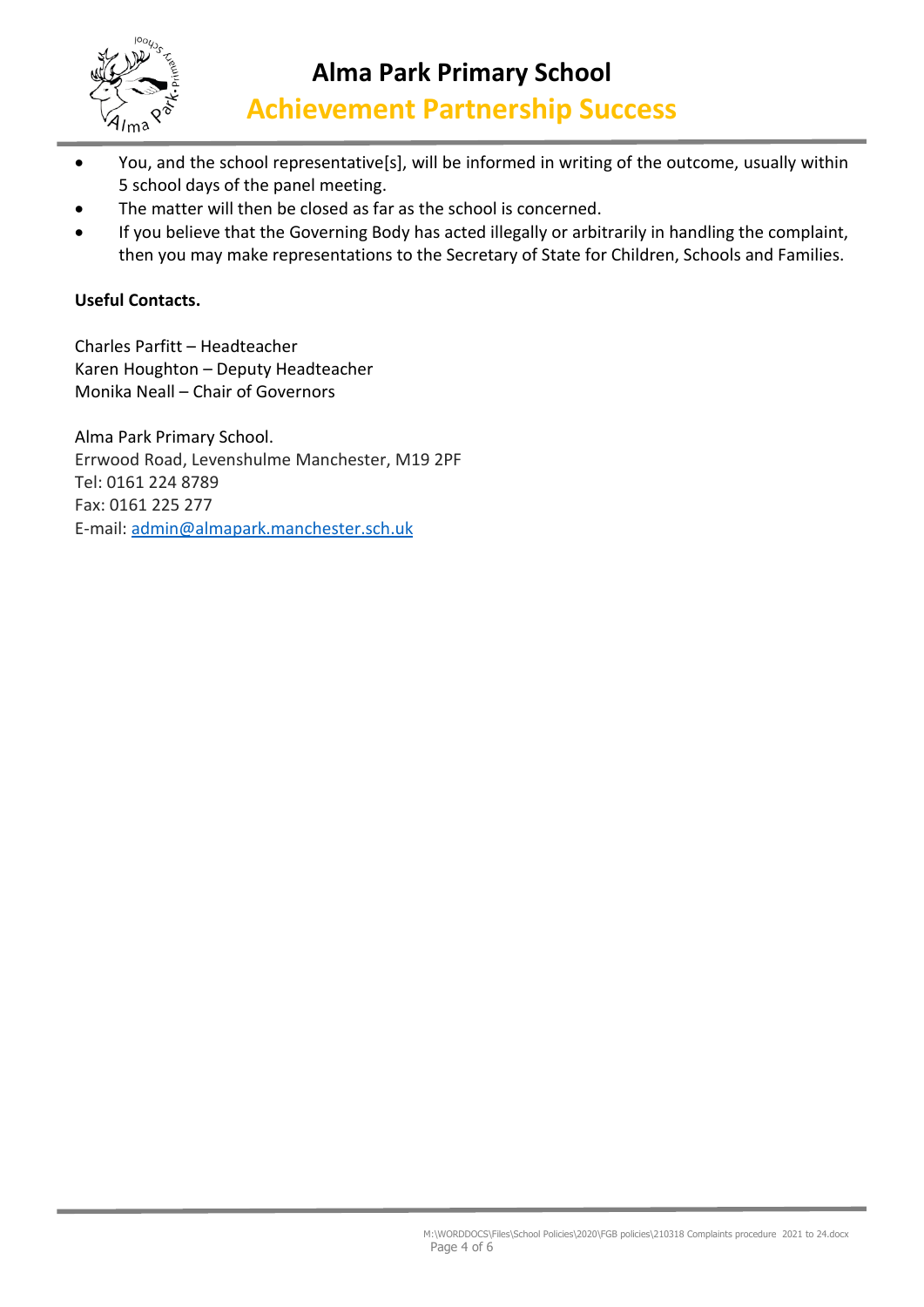

#### **Alma Park Complaint Form**

Please complete this form and return it to the Head Teacher, who will acknowledge its receipt and inform you of the next stage in the procedure.

| Name:                     | Relationship with Alma Park [e.g. parent of a pupil on Alma<br>Park's roll]: |
|---------------------------|------------------------------------------------------------------------------|
| Address:                  | Pupil's name [if relevant to your complaint]:                                |
| Daytime telephone number: | Evening telephone number:                                                    |

Please give concise details of your complaint, [including dates, names of witnesses etc…], to allow the matter to be fully investigated.

You may continue on separate paper if you wish. Additional sheets attached: Yes/No